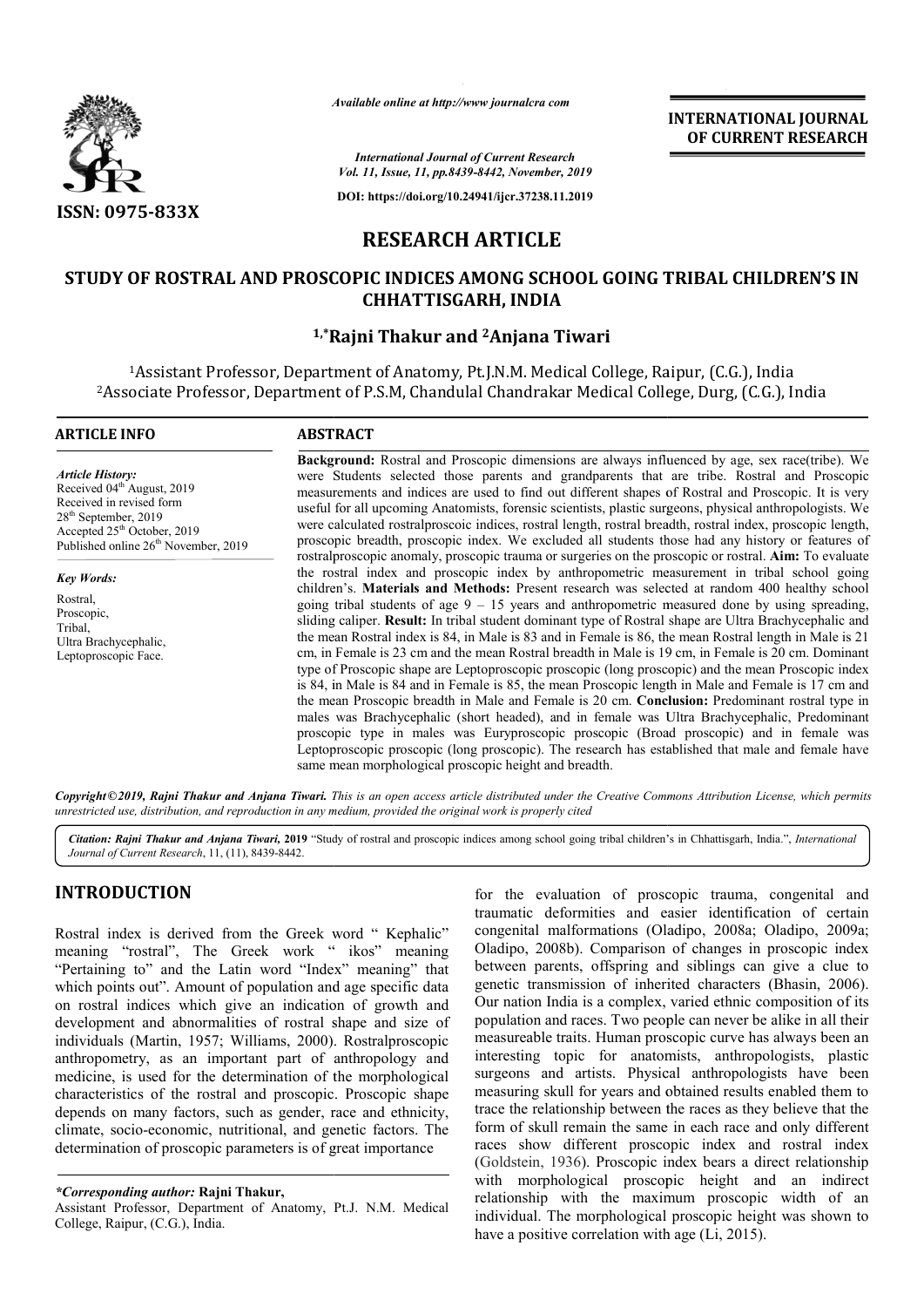Population-specific rostralproscopic standards identified could also be used in the design of equipment, clothing and work spaces for both men and women (Pouya, 2017). The purpose of this research is to establish the predominant types of proscopic among tribal student in Chhattisgarh based on their proscopic indexes, to correlate the proscopic indexes with rostral index. This knowledge is valuable for all craniofacial reconstruction surgeries, forensic medicine and bioengineering, anthropology, human anatomic studies.

## **MATERIALS AND METHODS**

This research was done in 400 tribal students of age group 9 – 15 years Grades 5 to 8 from Govt. school Amoda, Govt. school Murhipar, Govt. girls ashram Raipur Chhattisgarh. The present research was explained to them and informed consent was taken to the school head. Assessing Cephalic index used to Hrdlicka's method and for facial index used to the Hooten's Method<sup>11</sup> . Rostral length = Glabella to opisthocranion (GOP), Rostral breadth = Euryon – Euryon (Eu-Eu), Proscopic height (Nasion – Gnanthion) (N-Gn), Proscopic breadth= bizygomatic (Zy- Zy), it all was measured by spreading caliper at a fixed time to avoid any possible diurnal variations, the subject sitting in relaxed condition and head in Anatomical position, straight and looking forward.

Rostral index  $(Cl) =$  (Eu-Eu/ G – OP)×100, Prosopic index (FI) =  $(N - Gn / Zy-Zy) \times 100$ . This research obtained indices, the types of head  $\&$  face shapes were classified according to Martin & saller method<sup>12</sup>. We were Students selected those parents and grandparents that are tribe and belongs to chhattisgarh state, we excluded all students that are non tribal, from other states, any history of bone diseases like Rickets and Osteomalacia, any obvious physical deformity, cranial trauma & obstructive hairstyle. Collected data was analyzed using Microsoft Excel.

#### **RESULTS**

This present research provides important highly new information when diagnosing genetic diseases by clinical geneticists, concerning the total rostral and proscopic index, shape, and rostral, proscopic phenotype in the tribal students. In our present research, from the obtained data, statistics were analyzed and observations and results are presented in tabular form(Table 1,2,3). We found in tribal student dominant type of rostral shape were Ultra Brachycephalic and the mean rostral index is 84, in male is 83 and in female is 86, the mean rostral length in Male is 21 cm, in female is 23 cm and the mean rostral breadth in male is 19 cm, in female is 20 cm. Dominant type of proscopic shape are Leptoproscopic proscopic

**Table 1. Table showing the incidence, the relation of the sex with Rostral Index and Proscopic Index**

| S.N | Proscopic Index and Rostral Index range | Proscopic Index (No of cases) |        | Rostral Index (No of cases) |      |        |       |
|-----|-----------------------------------------|-------------------------------|--------|-----------------------------|------|--------|-------|
|     |                                         | Male                          | Female | Total                       | Male | Female | Total |
| 1.  | 71-72                                   |                               | 4      |                             | 8    | 16     | 24    |
| 2.  | 72-73                                   |                               |        |                             |      | 10     | 13    |
| 3.  | 73-74                                   |                               |        |                             |      |        |       |
| 4.  | 74-75                                   |                               |        |                             |      | 14     | 18    |
| 5.  | 75-76                                   |                               |        | 13                          |      | 12     | 15    |
| 6.  | 76-77                                   |                               |        | <sup>Q</sup>                |      |        |       |
| 7.  | 77-78                                   |                               | 18     | 21                          |      |        |       |
| 8.  | 78-79                                   |                               |        | $\overline{c}$              |      |        |       |
| 9.  | 79-80                                   |                               | 14     | 16                          |      | 20     | 26    |
| 10. | 80-81                                   | 10                            | 10     | 20                          |      | 12     | 17    |
| 11. | 81-82                                   |                               |        |                             |      | 8      | 10    |
| 12. | 82-83                                   |                               | 21     | 26                          |      | 30     | 32    |
| 13. | 83-84                                   | 15                            | 12     | 27                          |      |        | 9     |
| 14. | 84-85                                   | 10                            | 25     | 35                          |      | 20     | 22    |
| 15. | 85-86                                   |                               | 12     | 20                          |      | 10     | 18    |
| 16. | 86-87                                   |                               | 8      | 13                          |      | 8      | 9     |
| 17. | 87-88                                   |                               | 10     | 16                          |      | 20     | 23    |
| 18. | 88-89                                   |                               | 18     | 21                          |      |        | 6     |
| 19. | 89-90                                   | 10                            | 65     | 75                          |      | 56     | 61    |
| 20. | 90-91                                   |                               | h      |                             |      | 21     | 23    |
| 21. | 91-92                                   |                               |        |                             |      | 42     | 48    |
| 22. | 92-93                                   |                               |        |                             |      |        |       |
| 23. | 93-94                                   |                               | 10     | 17                          |      |        |       |
| 24. | $94 - 95$                               |                               | 19     | 24                          | 0    |        |       |

|  | Table 2. Table showing Proscopic length and breadth, Rostral length and breadth in Males and Females |
|--|------------------------------------------------------------------------------------------------------|
|  |                                                                                                      |
|  |                                                                                                      |

| S.N. | Range(cm) | Proscopic                          |         |                                |         | Rostral                     |        |                                      |        |
|------|-----------|------------------------------------|---------|--------------------------------|---------|-----------------------------|--------|--------------------------------------|--------|
|      |           | Length $(cm)$ , no of case $(400)$ |         | Breadth(cm) ), no of case(400) |         | Length(cm), no of case(400) |        | Breadth $(cm)$ ), no of case $(400)$ |        |
|      |           | Males                              | Females | Males                          | Females | Male                        | Female | Male                                 | Female |
|      | $8-9$     |                                    |         |                                |         |                             |        | 10                                   | 16     |
|      | $9 - 10$  |                                    |         |                                |         |                             |        | 13                                   | ۱3     |
|      | $10 - 11$ |                                    |         |                                |         |                             |        |                                      |        |
|      | $11 - 12$ | 10                                 | 14      |                                |         |                             |        |                                      |        |
|      | $12 - 13$ |                                    |         |                                |         |                             |        |                                      |        |
| 6.   | $13 - 14$ |                                    | 5       |                                |         |                             |        |                                      |        |
| 7.   | $14 - 15$ |                                    | 35      |                                |         |                             |        |                                      |        |
| 8.   | $15-16$   |                                    | 35      |                                |         |                             |        |                                      |        |
| 9.   | $16 - 17$ |                                    | 32      |                                | 16      |                             |        |                                      |        |
| 10.  | $17 - 18$ |                                    | 43      | 10                             | 19      |                             |        |                                      |        |
| 11.  | 18-19     | 22                                 | 37      | 19                             | 48      |                             |        |                                      | 15     |
| 12.  | 19-20     | 16                                 | 24      | 20                             | 51      |                             |        |                                      | 46     |
| 13.  | $20 - 21$ |                                    |         |                                | 26      | 10                          |        |                                      | 23     |
| 14.  | $21 - 22$ |                                    |         | 16                             | 29      | $\overline{1}$              | 33     |                                      | 29     |
| 15.  | $22 - 23$ |                                    |         |                                |         |                             |        |                                      | 25     |
| 16.  | $23 - 24$ |                                    |         |                                |         |                             | 24     |                                      |        |
| 17.  | $24 - 25$ |                                    |         |                                |         |                             | 29     |                                      |        |
| 18.  | $25 - 26$ |                                    |         |                                |         |                             | 27     |                                      |        |
| 19.  | 26-27     |                                    |         |                                |         |                             | 18     |                                      |        |
| 20.  | 27-28     |                                    |         |                                |         |                             |        |                                      |        |
| 21.  | 28-29     |                                    |         |                                |         |                             |        |                                      |        |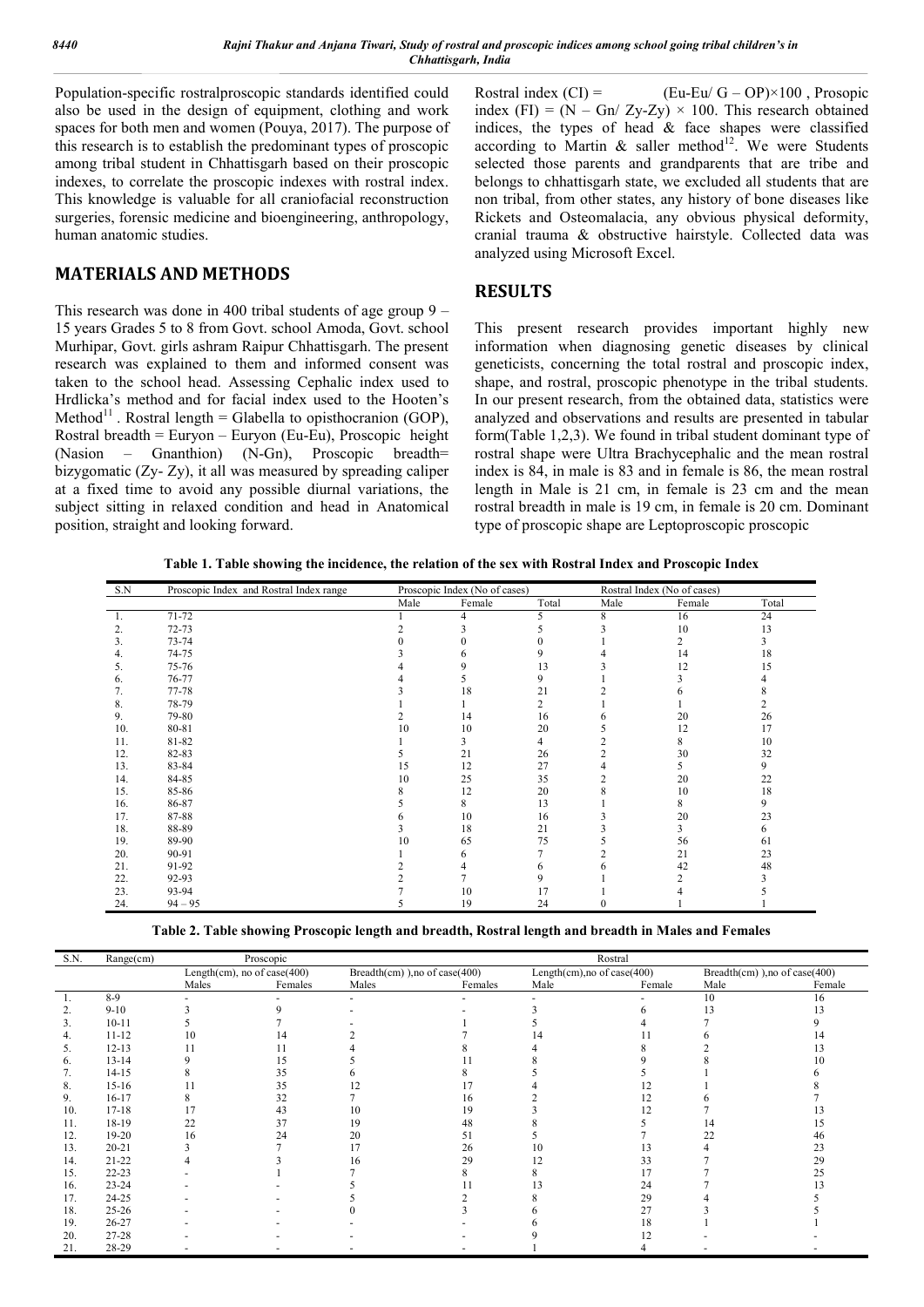|                                  | Proscopic index |        | Rostral Index |                                            |      |        |       |
|----------------------------------|-----------------|--------|---------------|--------------------------------------------|------|--------|-------|
| Proscopic shapes                 | Male            | Female | Total         | Rostral shapes                             | Male | Female | Total |
| Hyper Euri Proscopic (<<br>79.9) | 18              | 46     | 64            | Dolico Rostral $(< 75)$                    | 16   | 42     | 58    |
| Euri Proscopic<br>$(80 - 84.9)$  | 33              | 60     | 93            | Meso Rostral<br>$(75 - 80)$                |      | 22     | 29    |
| Meso Proscopic<br>$(85 - 89.9)$  | 32              | 73     | 105           | <b>Brachy Rostral</b><br>$(80 - 85)$       | 19   | 75     | 94    |
| Lepto Proscopic<br>$(90 - 94.9)$ | 22              | 92     | 114           | <b>Hyper Brachy Rostral</b><br>$(85 - 90)$ |      | 61     | 78    |
| Hyper Lepto Proscopic<br>(> 95)  | 5               | 19     | 24            | Ultra Brachy Rostral<br>> 90               | 15   | 126    |       |

**Table 3. Distribution of Proscopic shapes, Rostral shapes according to observed Proscopic index and Rostral Index**

(long proscopic) and the mean proscopic index is 84, in Male is 84 and in Female is 85, the mean proscopic length in male and female is 17 cm and the mean Proscopic breadth in Male and Female is 20 cm. Predominant rostral type in males was Brachycephalic (short headed), and in female was Ultra Brachycephalic, Predominant proscopic type in males was Euryproscopic proscopic (Broad proscopic) and in female was Leptoproscopic proscopic (long proscopic).

#### **DISCUSSION**

The proscopic plays an important role in the identity of an individual, one's sex, one's tribe or race; and one of the unique proscopic features utilized in this regard was the proscopic index.

Proscopic analysis using proscopic index was essential in the study, classification and reconstruction of the human proscopic and it was therefore useful to anatomists, anthropologists, plastic surgeons and maxillofacial surgeons (Kumari, 2015; Yesmin, 2014). No two persons were ever alike in all their measurable characters; undergo change in varying degrees from birth to death, in health and in disease, and since persons living under different condition. It was a measurement of man, living or dead, and consists primarily in the measurement of the dimensions of the body (Ashley Montagu, 1951). A previous research G.S. Oladipo (Oladipo, 2010) found leptoproscopic, Oblinna Remiguis (Oblinna Remiguis, 2019) found hyperleptoproscopic and leptoprosopic in both children and adolescent. A. A. Akinlolu (2015) found in ethnic groups of Gombe State, Nigeria was the leptoprosopic, A.M. Torres-Restrepo et al. (2014) found among Africans was the leptoprosopic. Mahesh Kumar (Kumar, 2013) found in 600 Haryanvi adults mean proscopic index male = 86.09 Mesoprosopic. Vaishali Yagain (Yagain, 2012) found in Indian students mean proscopic index  $= 79.38$ , mean proscopic index male =  $77.92$ , Mesocephalic, mean rostral index Female = 80.85, Brachycephalic. Dr. Anupama Mahajan (Mahajan, 2009) found in Punjabi medical students mean rostral Index=85.53, Brachycephalic and Hyperbrachycephalic, Mean rostral index male=81.64, mean rostral index female=85.75. Vaishali R. Shetti (Shetti, 2011) found in Indian and Malaysian students mean proscopic index Malaysian male = 85.72 Euryprosopic, mean proscopic index Malaysian female = 87.71 Mesoprosopic, mean proscopic index Indian male = 87.19 Mesoprosopic, mean proscopic index Indian female =  $86.75$ Mesoprosopic and Euryprosopic. Praveen Kumar<sup>24</sup> found in male South Indian, mean rostral index = 76.78**,** mean proscopic index = 90.95. We obtained present research in tribal student dominant type of rostral shape were Ultra Brachycephalic, dominant type of proscopic shape were Leptoproscopic proscopic (long proscopic).

Predominant rostral type in males was Brachycephalic (short headed), and in female was Ultra Brachycephalic, Predominant proscopic type in males was Euryproscopic proscopic (Broad proscopic) and in female was Leptoproscopic proscopic (long proscopic), our research are similar to Akinlolu, Torres, and differ to rest researchers. the mean rostral index is 84, in male is 83 and in female is 86, the mean rostral length in Male is 21 cm, in female is 23 cm and the mean rostral breadth in male is 19 cm, in female is 20 cm. Dominant type of proscopic shape are Leptoproscopic proscopic (long proscopic) and the mean proscopic index is 84, in Male is 84 and in Female is 85, the mean proscopic length in male and female is 17 cm and the mean Proscopic breadth in Male and Female is 20 cm. Such differences could be due to genetic and nutritional influences on the students of the present research and the previous research.

#### **Conclusion**

The present research we found tribal students in Ultra Brachycephalic, Leptoproscopic proscopic. The mean rostral index was found to be 86 for Females and 83 for Males. The mean proscopic index Male is 84 and in Female is 85, in tribal student we found significant gender difference in rostral index and proscopic index. There are no published data found on rostral and proscopic index of tribal students in Chhattisgarh. This present research immense important in the design of face mask and forensic investigations, anthropology, comparative and evolutionary studies, upcoming scientist.

#### **Acknowledgements**

The author was grateful to her adorable parents late Shree D.R.Mandavi, late Smt. Durga Mandavi and lovable brother late Shree Rajesh Mandavi for their blessings and inspirations. The authors are highly thankful to head of all three Govt. schools and their staff of Amoda, Murhipar, Raipur, Govt. girl's ashram Raipur Chhattisgarh, India for their cooperation and support during the entire study period and also thankful to authors/ editors/publisher of all those articles journals which are cited and included in references of this manuscript.

**List of abbreviations:** None declared.

**Competing interests:** We have no competing interests**.**

**Author's contribution:** Dr. Rajni Thakur has made to conception, all related procedure, drafting the manuscript, tabulation, and Dr. Anjana Tiwari has made collection of sample, revising manuscript, arrangement of tables.